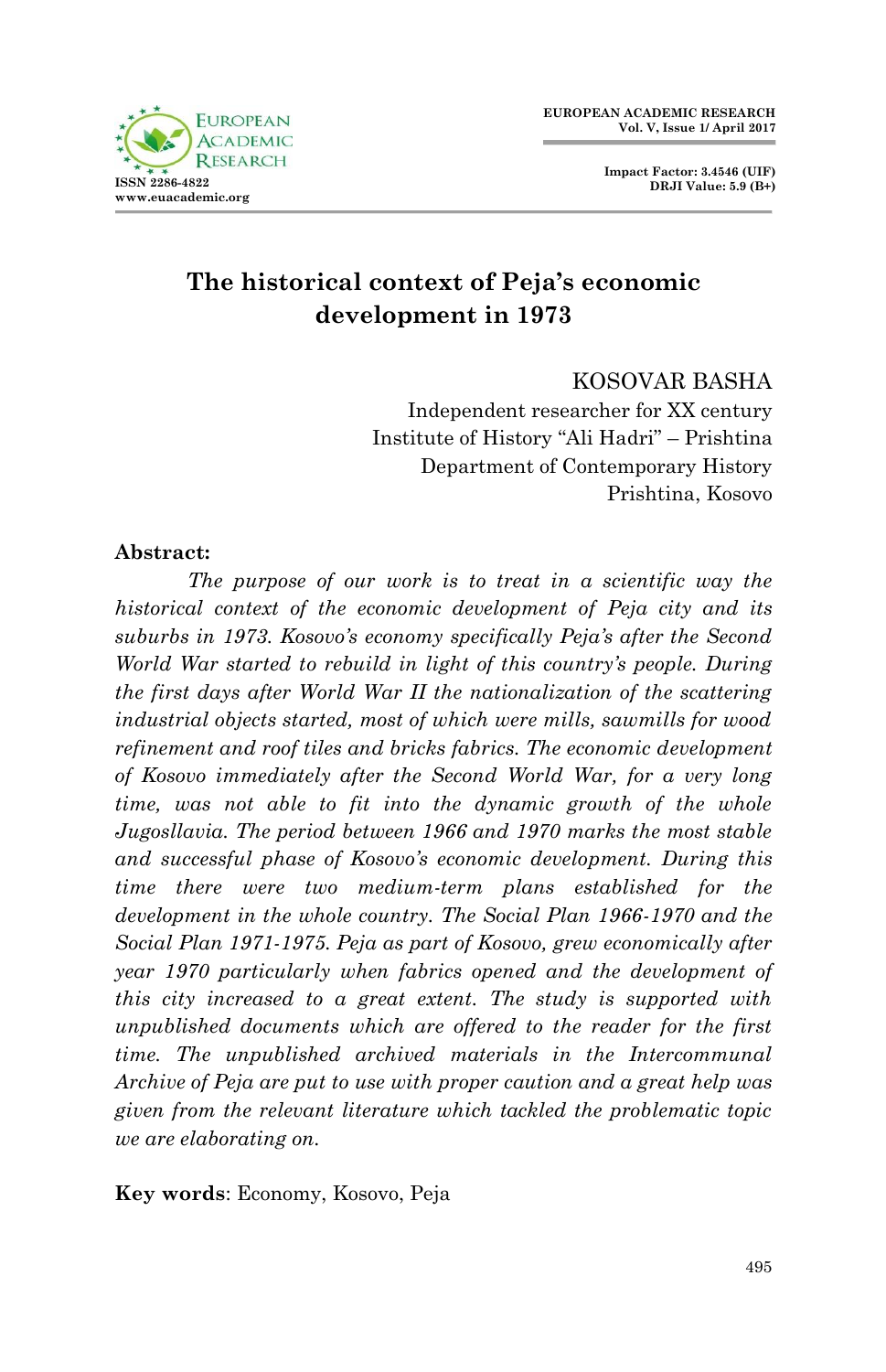### **I. HISTORICAL CONTEXT OF ECONOMIC DEVELOPMENT IN KOSOVO AFTER WORLD WAR II**

In between the two World Wars Kosovo, as part of SKS Monarchy, did not develop properly because the pressure under this Monarchy did not let Kosovo to grow as a territory. The job done at that time was meager; building Peje-Cakorr, Prishtine-Mitrovice-Rashke streets and the construction of Prishtine-Peje railroad and also the beginning of construction of Prishtine-Kurshmuli railroad.<sup>1</sup> Regarding the mines, the opening of "Trepca" mine and its mine craft in Zvecan was of great importance, then the start of mines in Ajvali, Kishnice, Novoberde, Deve, Siriniq, Obiliq and Golesh. The usage of all these mines was completed by foreign capitalists, except the "Kosova" mine in Obiliq and the mine of Golesh in Magure.

In the industrial buildings and mines of Kosovo the foreign capital represented 72.8%.<sup>2</sup> In the aforementioned period, there were 9 mills, 7 construction material fabrics, 6 sawmills and electric centrals in Gjilan, Prishtine, Prizren, Mitrovice, Elez Han, Gjakove, Peje and Ferizaj.<sup>3</sup> During the nazi-fascist break in Kosovo, the invaders were interested on using Kosovo's natural resources as much as possible, especially chrome, zinc and lead mines etc.<sup>4</sup> Whereas the economic development of Kosovo after World War II was done in two stages. During the first period 1945-1947 the rhythms of Kosovo's economic development were extremely slow not only when compared to developed territories but also to the undeveloped territories of Yugoslavia. At that time, in Yugoslavia, the investment means were given without return liability, because Kosovo was not given such means the increase of social product for capitol was negative for 1.3% Yugoslavia

<sup>1</sup> Ali Hadri, Lëvizja nacionalçlirimtare në Kosovë 1941-1945, Prishtinë, 1971, 460.

<sup>2</sup> Ibid.

<sup>3</sup> Ibid.

<sup>4</sup> Ibid.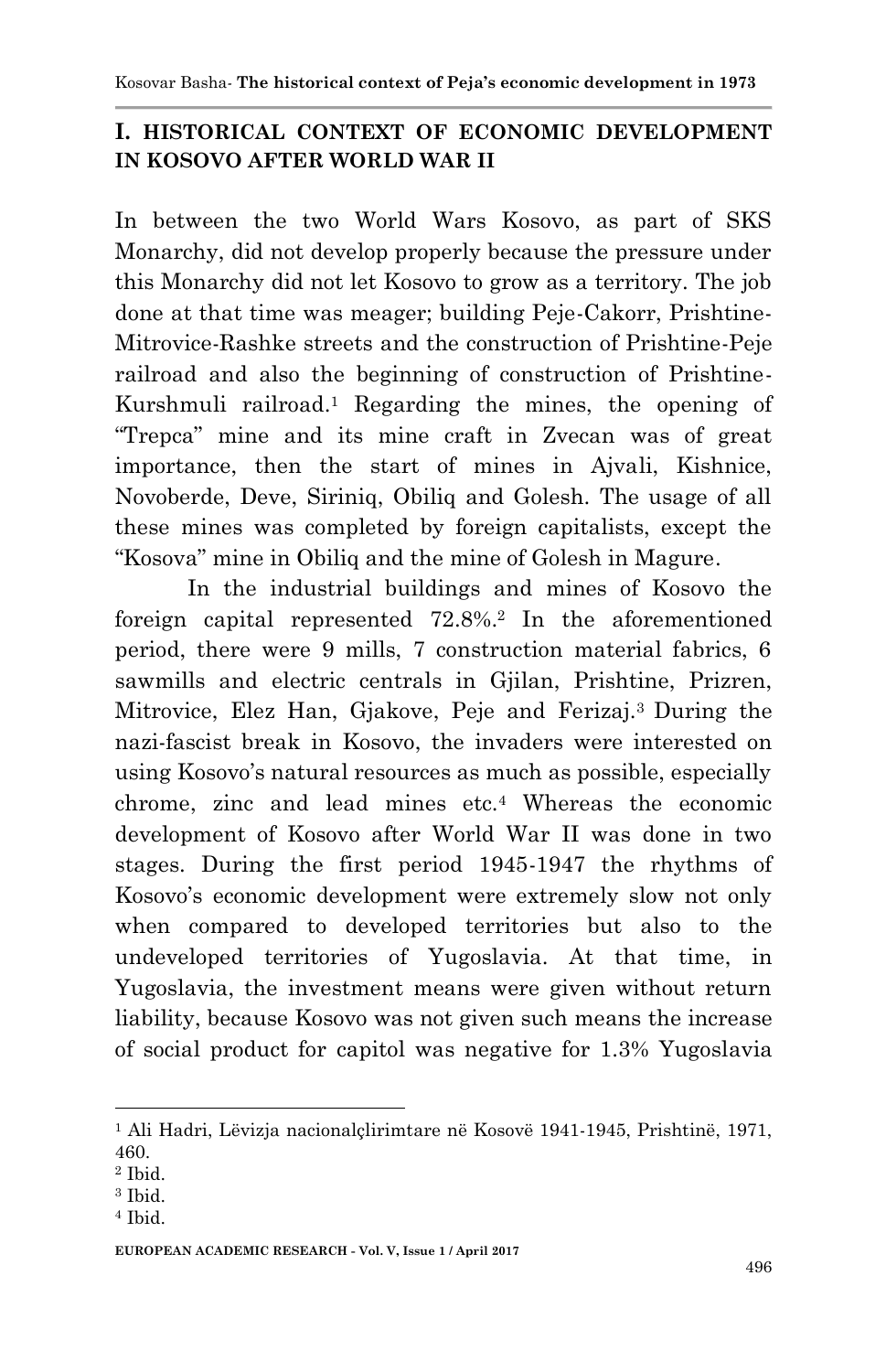evolved in this field.<sup>5</sup> Investments in Kosovo's economy until year 1957 were symbolic. The second period of Kosovo's economic development 1957-1975 was characterized with a relative and absolute growth compared to the first stage. However, the conditions of using investment means were unfavorable for Kosovo since only 8% of industrial buildings were built with means which were not required to be returned, whereas in other territories of Yugoslavia such means were offered at 27%. In this way Kosovo's industry was overloaded with obligations which were 2,6 times greater than the average of the country, they had to be returned and this stopped the chance of accumulation. The conditions in which Kosovo's economy was developed brought even greater differences of Kosovo's economic development compared to the developed and somewhat developed territories of Yugoslavia, which means that Kosovo's economy did not grow as it was expected, instead, it stagnated for a relatively long period. Despite the resources in mines, Kosovo still did not grow economically as it was expected, this is supported by the fact that in 1948 in Yugoslavia's economy Kosovo participated with 2.5% whereas in 1974 Kosovo participated with 2.0%. Although this stagnation was present, compared to the other territories of Yugoslavia, Kosovo's economy within this period marked an increase of production by 7.5 times, and that of social product by 4.5 times. During the second stage two branches of economy developed in Kosovo, in these branches 126 types of industrial productions were being produced which not only fulfilled Kosovo's needs with such articles but were also sold in the foreign market. Plans for periods 1966-1970 and 1971-1975, predicted the construction of many fabrics and various buildings.<sup>6</sup> But because of the lack of investment means from their accumulation, also because of the Federative Funds for the development of undeveloped territories, Kosovo's economy did not manage to finish the construction of 175 buildings

<sup>5</sup> Këshilli Popullor i Kosovës dhe Metohisë 1943-1953, Prishtinë, 1955, 71.

<sup>6</sup> Plani afatmesëm i zhvillimit të Kosovës 1966-1970, Prishtinë, 1966, 88.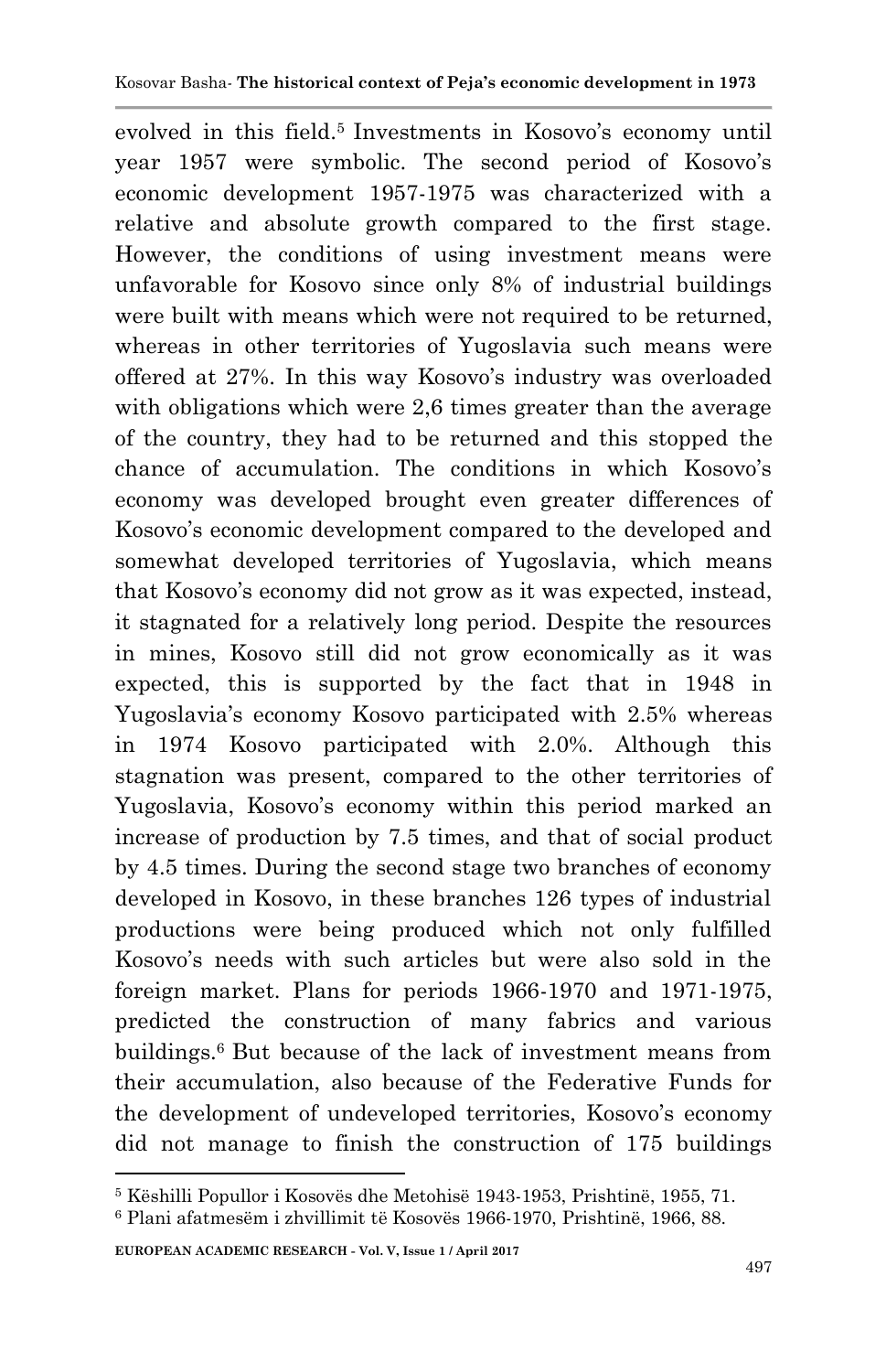within years 1969-1975. In the socio-economic plan of development of Kosovo in 1971-1975 an important place was given to industrial development, which slowly started growing significantly. During the period of economic growth after World War II in Kosovo, we may add that the underdevelopment of economy was surpassed with an increase of the living standard and a notable improvement of living conditions. At this time there were many industrial centers formed in Kosovo namely in Prishtine, Mitrovice, Peje, Gjakove, Prizren. These were the core of a stable economic development in Kosovo during 1966- 1974.<sup>7</sup>

### **II. THE DYNAMIC OF PEJA'S ECONOMIC DEVELOPMENT IN 1973**

Peja's economic development in 1973 happened as part of intensive activities for the appliance of precautions for economic stabilization, constitutional amendments and President Tito's letter and Executive Bureau of LKJ.<sup>8</sup> In 1973 the intensive politic of activities on treating and establishing constitutional changes was developed, essential cases for the further development of socio-economic system were being treated. With economic measures which were taken for stabilizing the economy in 1973 the economic liquidity was improved, the number of organizations of united work in blocked accounts decreased and the great number of losses from previous years was covered. Additionally, conditions for a more successful economy were made possible. In social production based on material balances of production in 1973 the broader social production of international economy increased to 27.6% in comparison to 3.0% less in 1972 than it was expected with

<sup>7</sup> Nuri Bashota, Ekonomia e KSAK të Kosovës dhe transformimi I saj në shoqërinë socialist, "KOSOVA", nr. 13/14, Prishtinë, 1985, 21-44.

<sup>8</sup> Arkivi Ndërkomunal - Pejë ( më tej ANP ), Fondi : Enti për zhvillim ekonomik dhe planifikim shoqëror, Kutija 194, 22.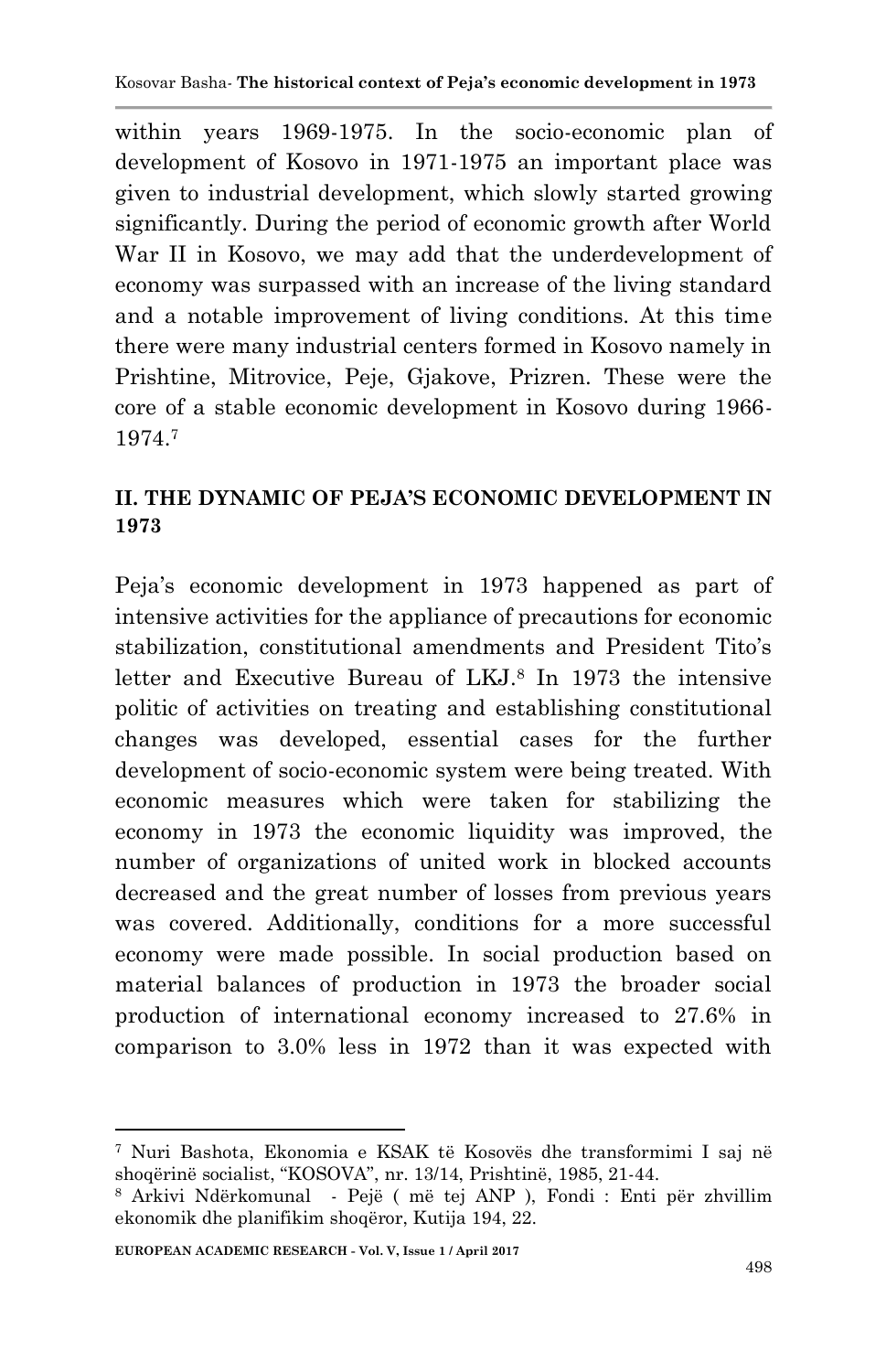Peja's development possibilities in 1973.<sup>9</sup> The increase of social production in 1973 was present in all economic branches but more significantly in industrial, forestry, transport, trading, hostelry, craftsmanship branches and other economic branches whereas in social construction branches, their production increased by 5.8% compared to the social production in 1972. In industrial branches remarkable increase was reached by Ramiz Sadiku, a fabric of automotive parts which had a production of 59%. Even the other organizations of united work were not able to accomplish the great volume of social production compared to 1972, excluding the Harvest Combine and Oniks united work. The Harvest Combine reached a social production which was 17% lower whereas that of Oniks was 11.6% lower. In transport, remarkable increase of social production was achieved by organizations such as Kosovotrans 43.3%, Shumtrans 27.1%, whereas organizations of united work such as the Park of machineries of construction enterprises Izgradnja accomplished the increase in production, particularly Agrometohija 47.4% and Zhitopromet 58.6%.<sup>10</sup> In craftsmanship as well, the organizations for united work reached an increase in social production, especially Metohijaremont 141.9% and Bistrica 60.9%. In 1973 a huge role in social production was played by industry 31.4%, then agricultural economy 23.2%, and trade 16.5%. Other branches participated in a smaller scale. For instance, forestry with 1.1% and construction with 7.7%. The national income in 1973 was increased by 26.4% and that of social economy by 37.1% whereas that of individual economy increased by 7.9% which means that compared to the predictions for year 1973 for the general economy to increase by 4.8%, social economy by 3.6% and individual economy to increase by 1.4%. The most notable increase of national income in 1973 was marked by branches of industry, forestry,

<sup>&</sup>lt;sup>9</sup> Ibid.

<sup>10</sup> ANP , Fondi : Enti për zhvillim ekonomik dhe planifikim shoqëror, Kutija 191, 35.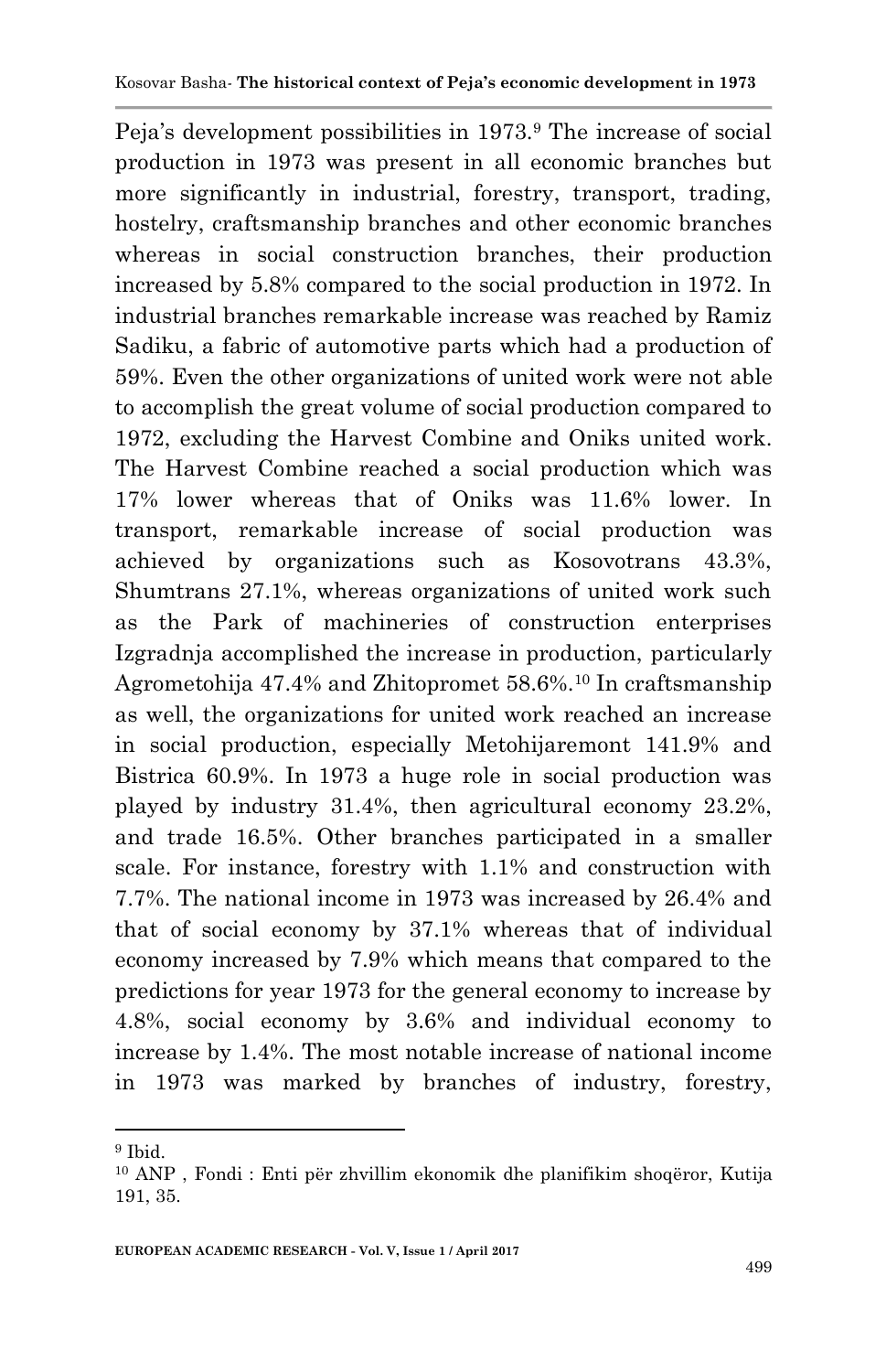transport, trade, hostelry, craftsmanship and other economic branches. In 1973 the greatest participation was represented by industry with 26.1% then, agricultural economy with 25.3%, trade with 18.3%. Other branches participated with lower production capacity including forestry with 1.1% and construction with 8.7%. An increase by 37.5% in industrial production was expected for year 1975. The greatest increase of production for year 1973 was accomplished by Ramiz Sadiku the Fabric of automotive parts and the industry of Industrial Agricultural Combine. Activity in the industrial field in 1973 developed in light of the activity of many groups involved in economic politics.<sup>11</sup> The activity in metal refinery particularly that of Ramiz Sadiku Fabric of automotive parts grew to a great extent: unfavorable relations between the prices of raw materials and final products, the great level of dependency on import of reproduction materials, frequent interruptions of electricity etc. The forestry industry namely, the Harvesting Combine in 1973 had the lowest production level. At this point, the production of all products stagnated, especially that of light tiles of construction, iver tiles and construction carpentry. In shoe leather industry specifically the leather and shoe Combine reached the biggest increase of production by 14.5%. Nevertheless, the further production increase of this Combine faced great challenges. The main reason was the insufficiency of reproductive material, insufficiency of circular means and the insufficiency of electricity. The price increase of damp leather affected the production of leather and fur. Industrial production of groceries particularly that of industrial capacity of Industrial Agricultural Combine was greater. In most of the cases, Malti Fabric had a great impact on such increase, capacity of which was more notable in the end of 1972. Greater production volume pull Beer Factory, while Sugar Factory and Alcohol Factory marked a decrease. Production in the foodstuffs

<sup>11</sup> ANP , Fondi : Enti për zhvillim ekonomik dhe planifikim shoqëror, Kutija 178, 20.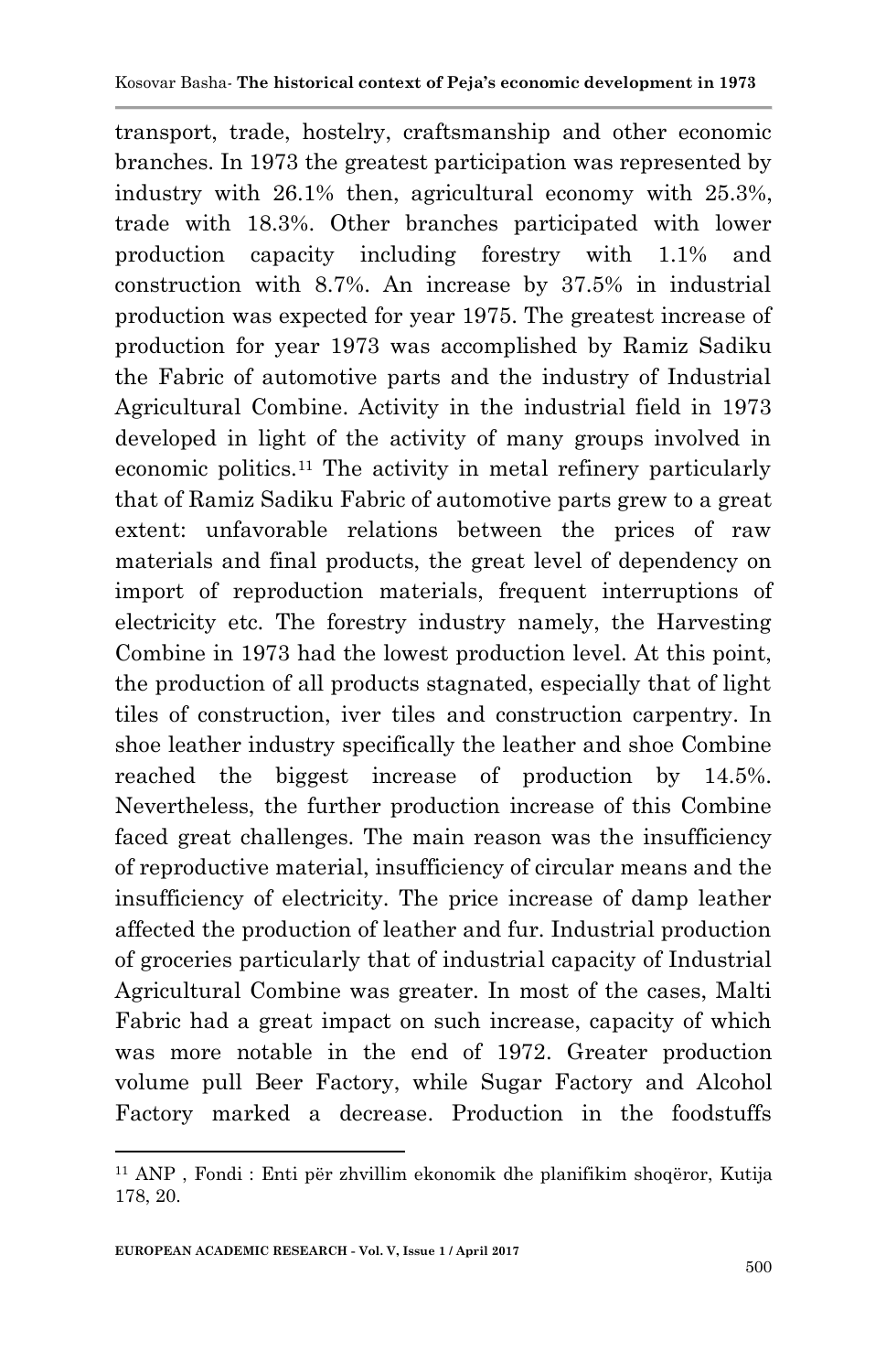industry in 1973 was held in great demand conditions for products of the limited availability of the raw materials supply. Within the industry of building materials in 1973 they worked two basic organizations of associated labor Oniks and Brick Factory. Both these organizations realized greater production volume by 4.1%. Particular problem for the basic organization of associated labor Oniks presented equipment of outdated to the dynamism and processing of marble. The total volume of agricultural production in 1973 was 8.7%. The largest added volume of production was realized to the vineyards 96,2% and to orchards 13,2%. Such increased production of vineyardsorchards in 1973 was driven by favorable climatic conditions. Significant increase in arboriculture production amounted social sector to 222.2%, while the individual sector 9%. In viticultural production also achieved greater production for 96.2% of that increase in the social sector for 153.1% and 5.2% for the individual. The total arable production in 1973 achieved greater growth to 6.3% in all weather fluctuations. Individual sector realized greater volume of production by 10.9% while social sector pull the small volume production to 33.1%. Production of wheat carried out in 1973 on average there were 23 quintals per 1 hectare.<sup>12</sup> In 1973, the collection of cattle prices increased and also grew the price of milk. Seen through price and turnover cattle and livestock products were carried out taking the requirements in the market. Such performance of stock prices influenced the greatest achievement in the food value of cattle and themselves on general agricultural production. On this basis such livestock production and gathering price took place overall performance physical volume of livestock production in 1973 to 7%. In the social sector was realized physical volume by 6.3%, while in the private sector to 7.1%. Milk production in 1973 was realized at the level of 1972. In assortments of forest products in 1973 was worth 15.9%. In 1973 it increased production of wood for mechanical processing

<sup>12</sup> ANP , Fondi : Enti për zhvillim ekonomik dhe planifikim shoqëror, Kutija 182, 29.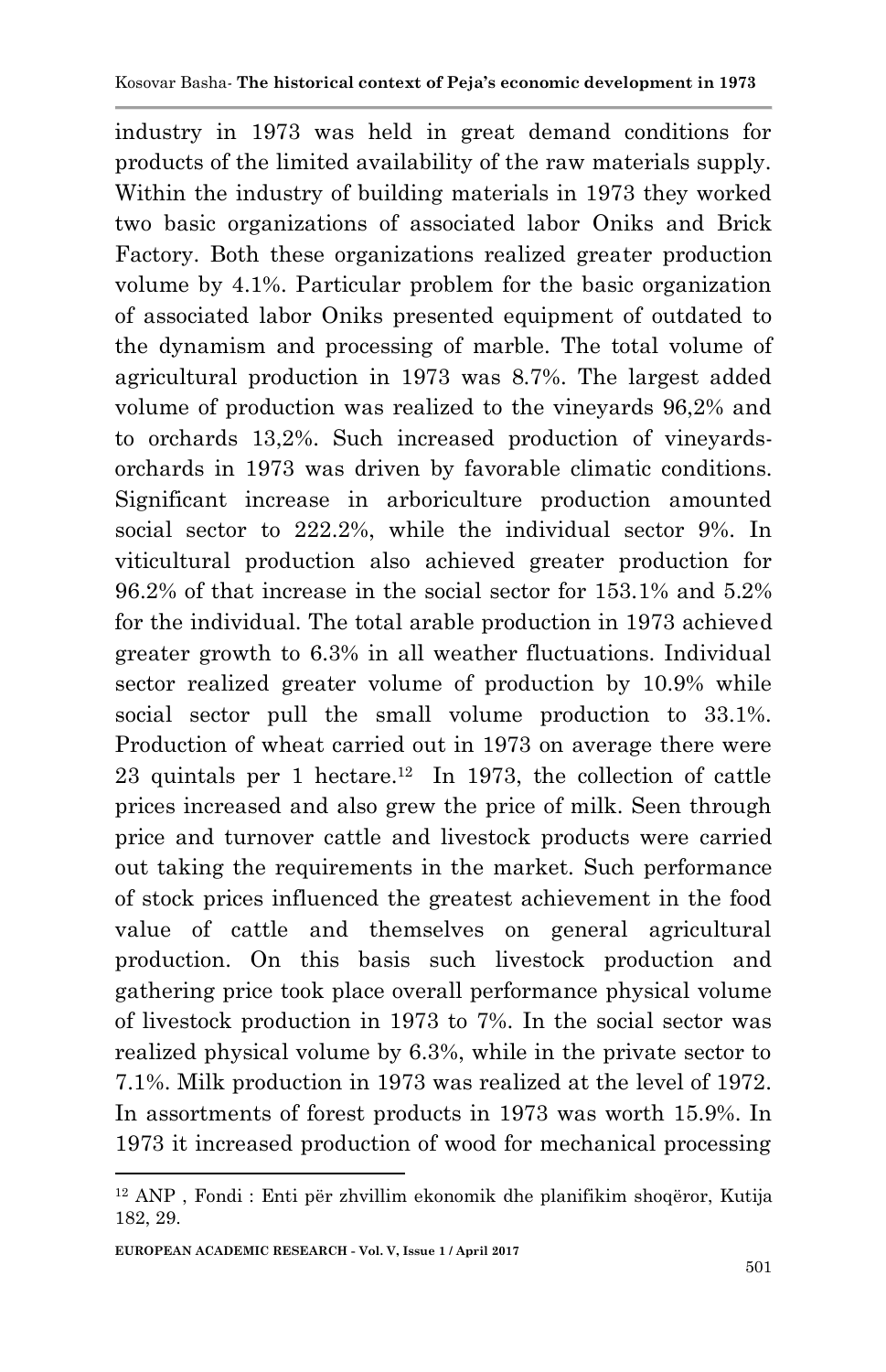and the troops for cutting eat them, as well as logging.<sup>13</sup> They also produced 134 m3 cellulose wood, while wood production to processing and heating was smaller. Forestry constantly accompanied a number of problems of a subjective nature and objective, such as: Dilution of labor, frequent sick leaves, cutting without permission in social forestry, property and legal relations without purified and small investment for both care growth and exploitation of forests. But the construction development was directly dependent on general economic trends, especially the intensity and structure of investment spending. The nominal value of construction works performed during 1973 was 66.4 million dinars. Social construction increased the nominal value of construction works for 16,9%, while construction of individual reduce the nominal value of the works carried out for 2.2%. The activity of construction companies in 1973 was under the action of raising the prices of transport services, electricity and fuels and the increase in personal income hasten the construction work. The value of rendered services during traffic for traffic fulfill services for 1973 was 24.2%. Rendered services of social communication were larger by 27% while individual traffic to 7%. Increase the volume of transportation of passengers in public traffic was the result of increasing the number of buses and the opening of new lines in the city. In telecommunications in 1973 it was installed new telephone exchange with 3,000 new numbers. Basic organizations of associated labor and public communication associate very different problems. In the context of trade turnover in 1973 in Peja balance it was 24% of the retail turnover was  $25.5\%$ , while wholesale turnover by  $18.9\%$ .<sup>14</sup> In the general circulation embodied for 1973 retail turnover participated with 77.9%, of wholesale turnover 22.1%. In retail turnover made by the company 17 Nentori during the 1973

<sup>13</sup> ANP , Fondi : Enti për zhvillim ekonomik dhe planifikim shoqëror, Kutija 186, 60.

<sup>14</sup> ANP , Fondi : Enti për zhvillim ekonomik dhe planifikim shoqëror, Kutija 190, 12.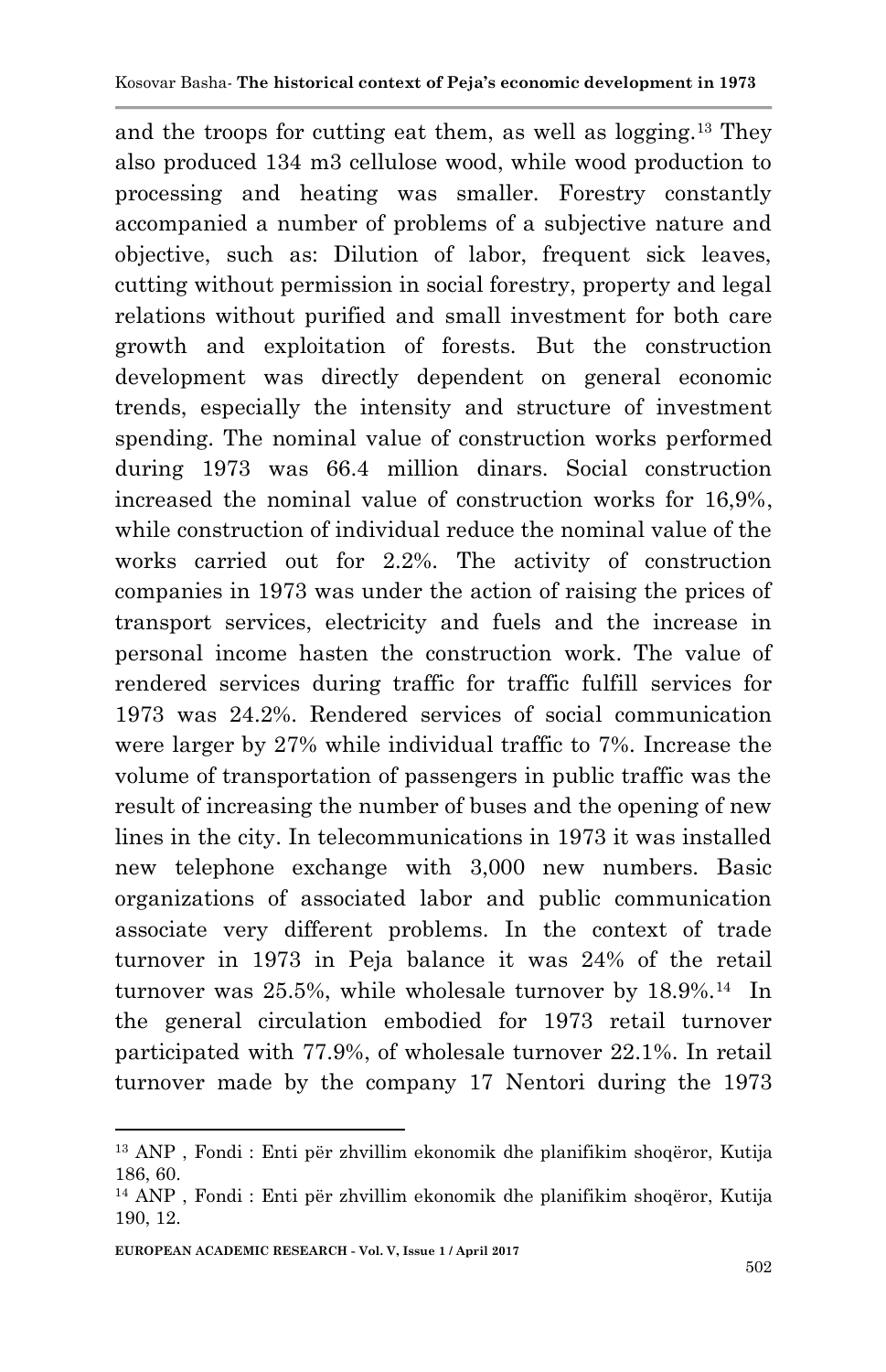participated with 32.5% and other participants in retail turnover by 67.5%.<sup>15</sup> It is noted that participation in the retailing trade enterprise 17 Nentori was added year by year. The trade turnover took place on the impact of general economic conditions, along with the expressed intention of stabilizing the economy and reducing all consumption patterns in real targets. In addition to the trade turnover affect the large increase of the price of living expenses.<sup>16</sup> On the volume of turnover in 1973 affected the inadequate capacity, lack of circular means and insufficient linkage of the commercial organizations with productive ones. However, the volume of trade turnover in Peja during 1973 reached relatively positive results. With all the added volume of turnover in 1973, the market supply was not favorable due to the temporary presence of some food products such as tableware, sugar, coffee, oil, fruits, products from meat etc. The total volume of hotel services in 1973 was 32.5% greater social services of hotel catering to 42,1%, while the volume of individual hotel services catering to 40%. In total volume of realized catering services catering social enterprise hotel Metohija attended by 81%. Increased volume of hotel tourist services in 1973 was the result of solid equipping tourist hotel capacity, the greater demand of tourism and services, increasing social standards, etc. The total volume of tourist traffic in 1973 by observing the number of overnight stays was higher by 26%, while the number of foreign tourists was 34.4%.<sup>17</sup>

<sup>15</sup> ANP , Fondi : Enti për zhvillim ekonomik dhe planifikim shoqëror, Kutija 191, 36.

<sup>16</sup> ANP , Fondi : Enti për zhvillim ekonomik dhe planifikim shoqëror, Kutija 194, 17.

<sup>17</sup> ANP , Fondi : Enti për zhvillim ekonomik dhe planifikim shoqëror, Kutija 186, 19.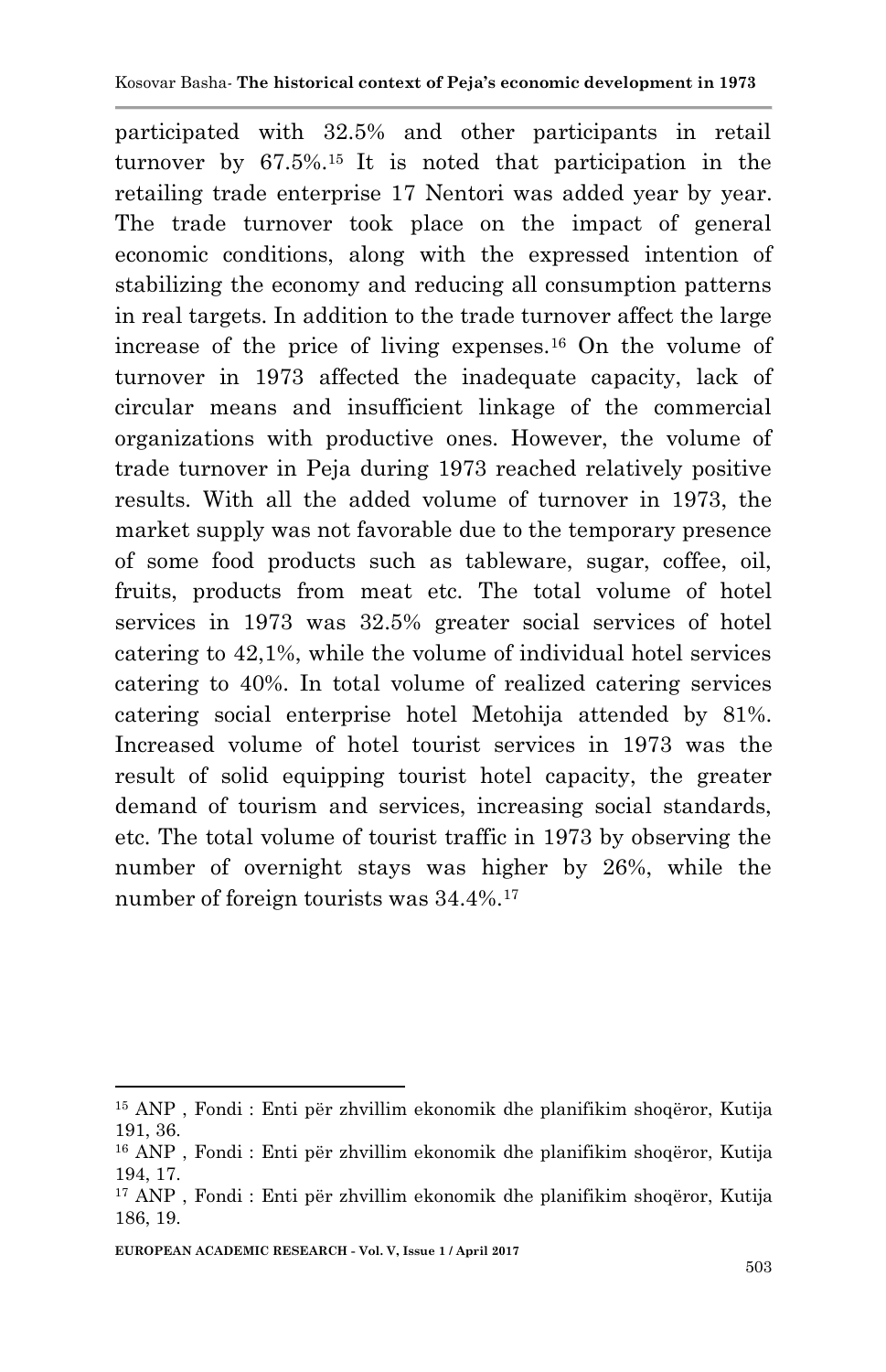#### **III. THE NATIONAL STRUCTURE OF THE ECONOMY INVOLVED IN PEJA**

In the economy of Peja during 1973 are found to be involved 6625 employees of all nationalities. Below we will give a summary of the work involved and the structure of their national enterprises throughout the city of Peja. In Elektrokosova organization involved 143 employees from 71% Albanians, 13.6% Serbs, Montenegrins 10.8. Vehicle Factory Ramiz Sadiku involved 1411 employees from 65% Albanians, 8.2% Serbs, Montenegrins 13.2. Combine of the wood with 409 employees 49.6% Albanian, 16.6% Serbs, Montenegrins 16.6. Combine of Leather and Footwear from 1200 employees 43.3% Albanian, Serb 21.2%, 21.5% Montenegrins. Combine of agricultural-industrial with 1126 employees 36.4% Albanians, 29.5% Serbs, Montenegrins 33.9%. Veterinary Station with six employees, including 50% Albanians 33% Serbs, Montenegrins 16.5%. Office on plant protection with 14 employees of them Albanian 28,5 % and Montenegrin 71.5%. Organizations of associated labor Prokletija involved 93employees Albanian 44.1%, Serb 30.2% and Montenegrins25.7%.<sup>18</sup> Izgradnja construction enterprise with 523 employees 59.6% Albanian, 23.8% Serbian and 8.3% Montenegrins. Office of Urban 11 included Albanian 36.4%, 9% Serbs, Montenegrins 54.6%. Utility company Vodovod 111 employees 74.8% Albanians, 10.8% Serbs, Montenegrins 5.2%. Beli Drin enterprise with 72 employees 33.3% Albanians, 29.2% Serbs, Montenegrins 37.5%. The section on protecting the soil from erosion by 57 employees 62.9% Albanians, 7.1% Serbs, Montenegrins 11.3. Enterprise trade 17 Nentori with 181 employees, of whom 65% Albanians, 7.1% Serbs, Montenegrins 11.3. Zhitopromet commercial enterprise with 80 employees 81.2% Albanian, 10% Serb, Montenegrin 7.6%. Kosovatrans transport company with 181

<sup>18</sup> ANP , Fondi : Enti për zhvillim ekonomik dhe planifikim shoqëror, Kutija 178, 33.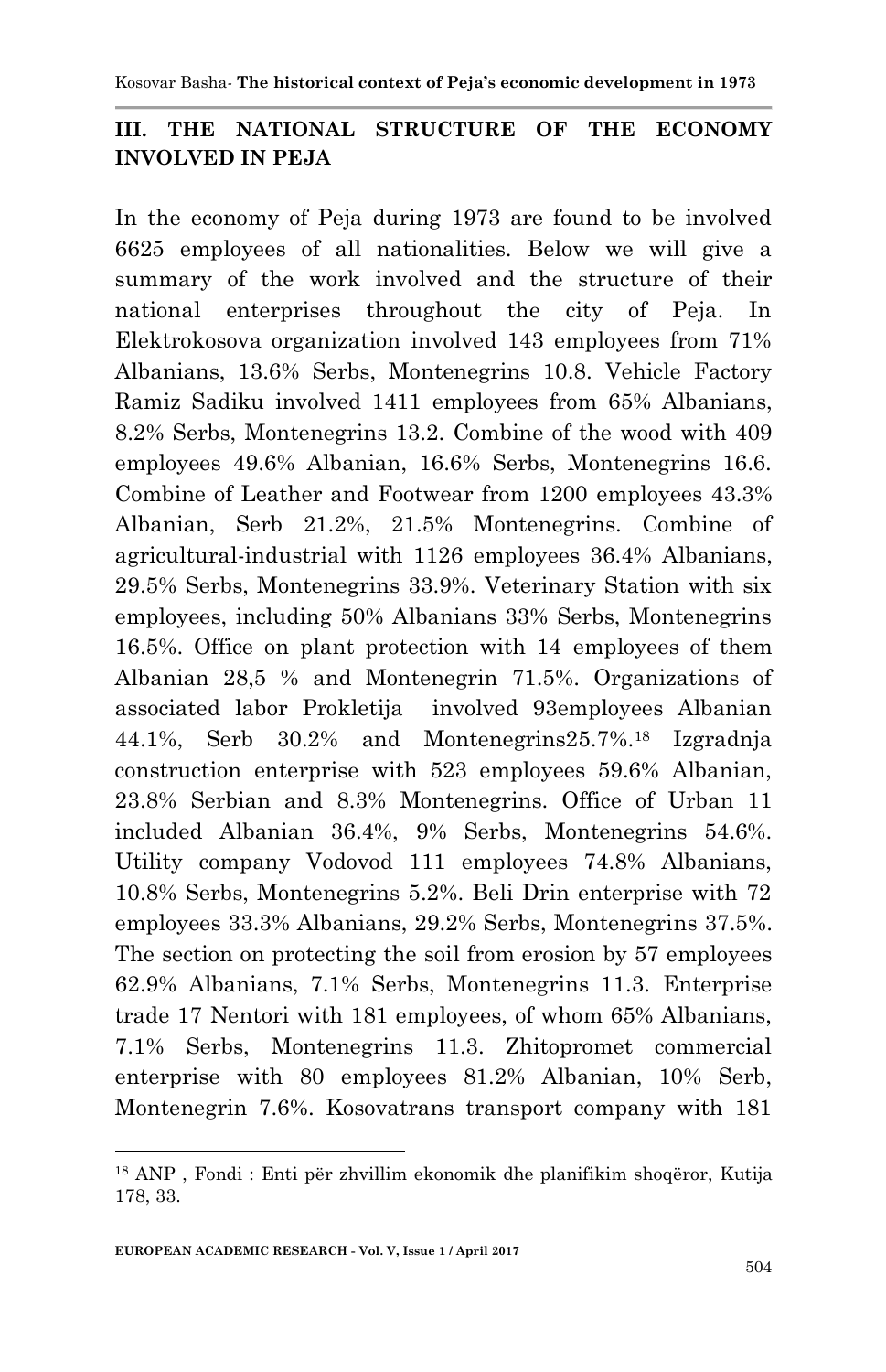employees 62.9% Albanians, 7.1% Serbs, Montenegrins 11.3%. Hotel Metohija enterprise with 308 employees 40.5% Albanians, 21.7% Serbs, Montenegrins 31.5%. <sup>19</sup> Construction and trading craft enterprise Bistrica with 242 employees Albanian 51.6%, 13.2% Serbs, Montenegrins 26.2%. Metohijaremont craft enterprise with 70 employees 31.5% Albanians, 31.5% Serbs, Montenegrins 35.6%. Printing Planinka 15 involved employees 40.5% Albanians, 46.6% Serbs, Montenegrins 6.6%. Agrometohija commercial enterprise involved 130 employees 72.4% Albanian, 13% Serb, 14.6% Montenegrins. Housing Enterprise 16 employees Albanian 37.5%, 12.5% Serbs, Montenegrins 50%. Department of markets involved 18 employees 88,8% Albanian and Montenegrin 11,2%. Total included in Peja during this period the total number of employees of 6625 scheme is as follows: - Albania 3471 or 52.4% , -Serbian 1224 or 18.4%, - Montenegrin 1364 or 20.7%. According to archival documents consulted and carefully analyzed qualifying structure during this period is presented to us as follows: - faculty 1.6% - with high schools 2,4% - secondary education 5,8% - with low school 5,2%, with higher qualifications 12.9% - with half qualifications 22% unqualified17.7%.<sup>20</sup>

## **CONCLUSION**

Economic developments of 1945-1966 years spent in an atmosphere completely influenced by the situation and political circumstances in Kosovo and in this context in Peja. After 1966 and Peja within the overall development of Kosovo took place and thus consolidate its economy in many activities. We will mention that the economy even though nationalized achieved

<sup>1</sup> <sup>19</sup> ANP , Fondi : Enti për zhvillim ekonomik dhe planifikim shoqëror, Kutija 182, 16.

<sup>20</sup> ANP , Fondi : Enti për zhvillim ekonomik dhe planifikim shoqëror, Kutija 190, 41.